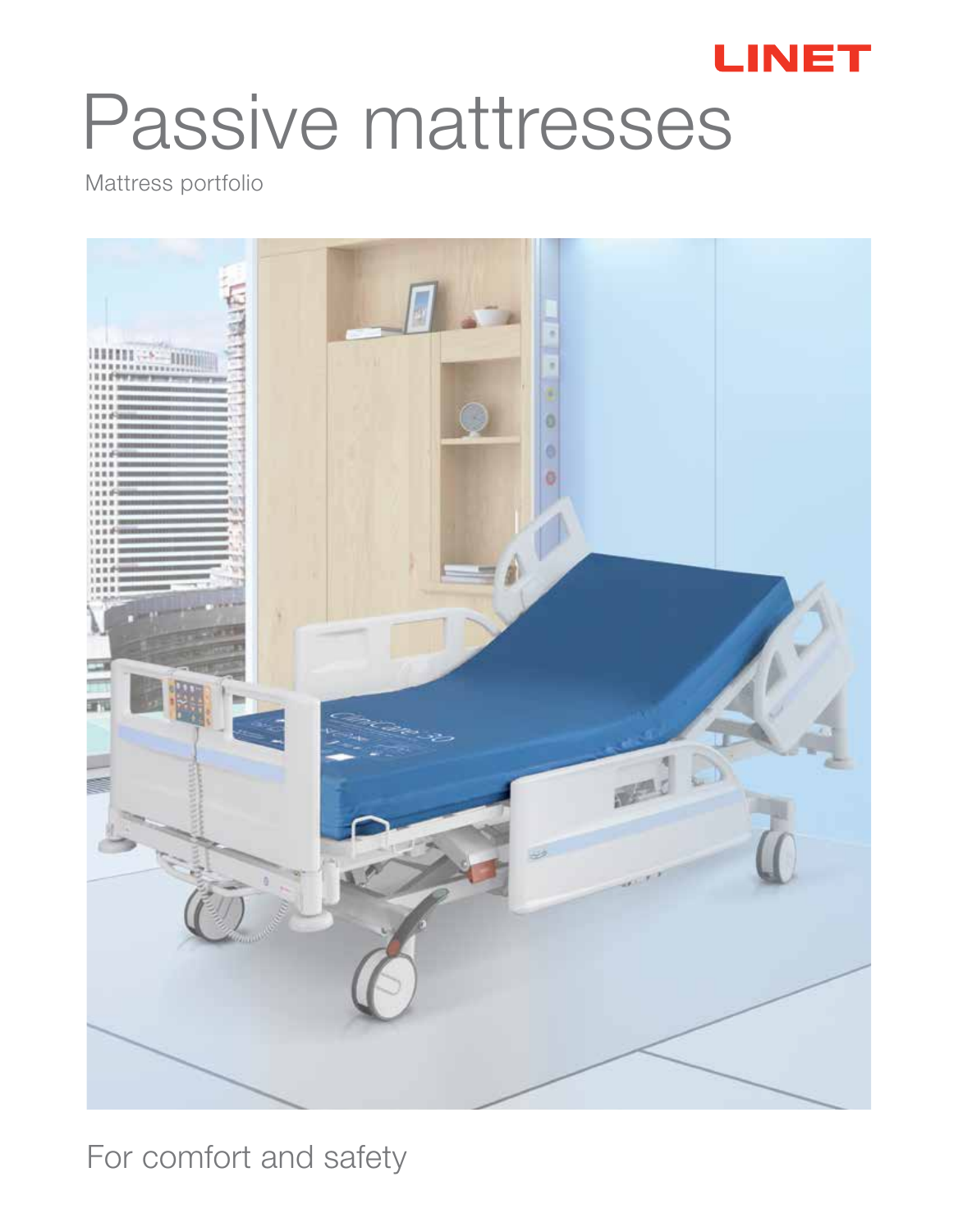# Passive mattresses for comfort, safety and hygiene

Although pressure injuries can be prevented, up to 4 million people are still suffering worldwide. The most effective weapon is prevention and the selection of a quality mattress is one of the most important preventive measures.



#### 2.2 billion pounds spent on pressure injury treatments in the  $IJK$   $(1)$



4 million people in Europe have pressure injuries<sup>(2)</sup>



#### Pressure redistribution

The LINET range of passive mattresses is designed to improve pressure distribution according to the patient's position and movement. The bottom of the mattress is specially profiled to ensure the optimal position of the mattress during positioning.



#### Side edge support

The sides of the LINET passive mattresses are reinforced with high-density foam. This provides stability and comfort for the patient when sitting on the edge of the bed. It also makes it easier to handle the mattress.



#### Infection control

LINET mattresses are protected by a waterproof and vapour permeable cover. The covers are PU coated or have high frequency welded seams to prevent fluid ingress.

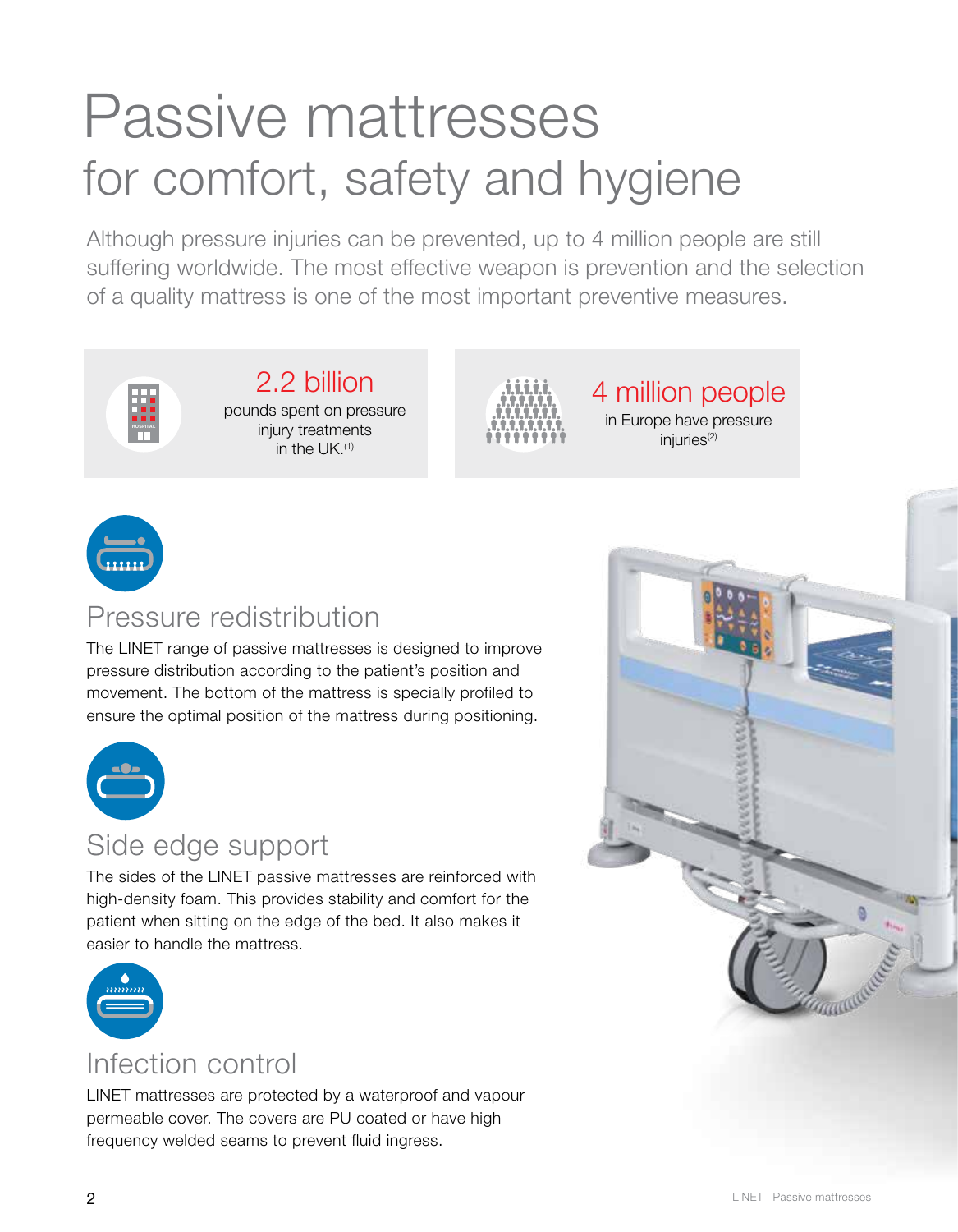

#### Waterproof and vapour permeable cover

The mattress cover is made of a flexible vapourpermeable material with a concealed zip.

# Up to 95% of pressure injuries are preventable<sup>(3)</sup>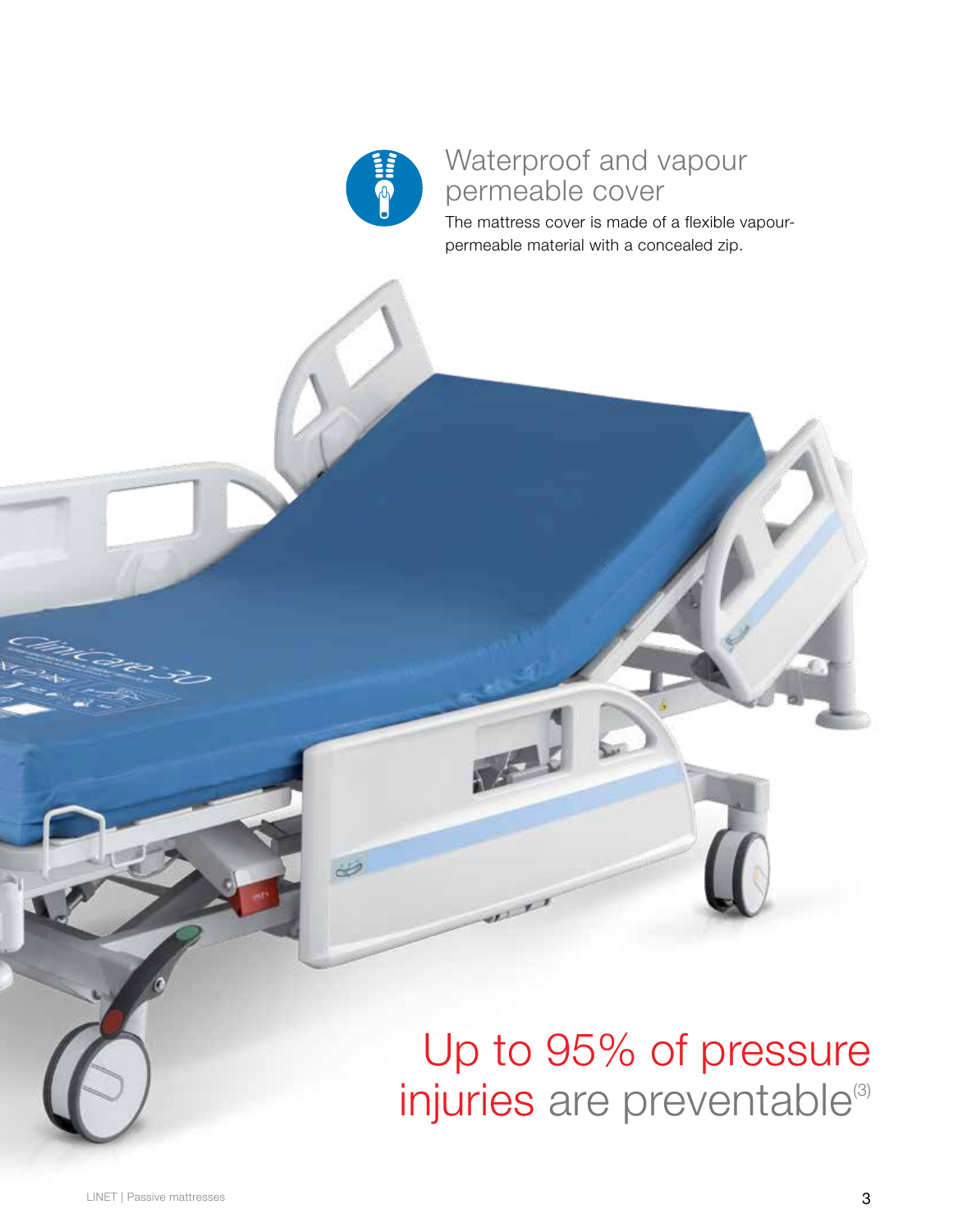# CliniCare 30

### with GELTEX® inside

The CliniCare 30 mattress is designed for intensive, acute, and long-term care. The unique and patented GELTEX® inside technology ensures optimum pressure distribution as well as an exceptional level of breathability.

Soft but supportive

# CliniCare CliniCare

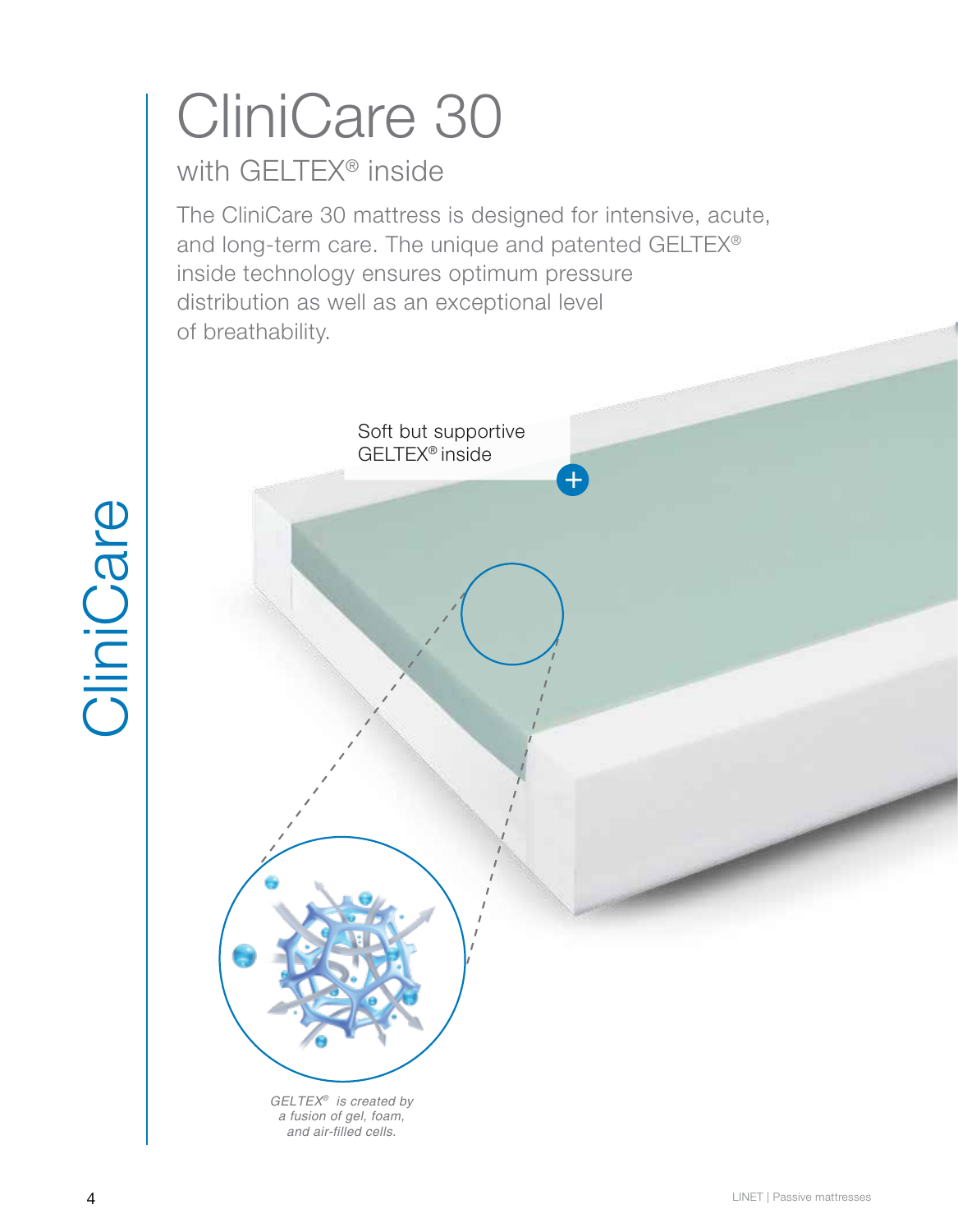

Combination of quality foams and a high frequency welded PU cover

### Excellent pressure distribution and breathability

#### Profiling construction

Supportive foam base with lateral profile cuts to aid smooth bed profiling, as well as a unique hinged profile design to aid profiling at knees and sacrum.

 $\mathbf{t}$ 

#### Transfer support

Firm foam side edges form a support surface to assist in patient transfers and to boost the durability of the mattress when a patient is seated at the edge of the bed.

#### Flip and turn of design

The CliniCare 30 mattress has a rotate only design to extend the mattress life, and a non-turn design to promote ease of manual handling.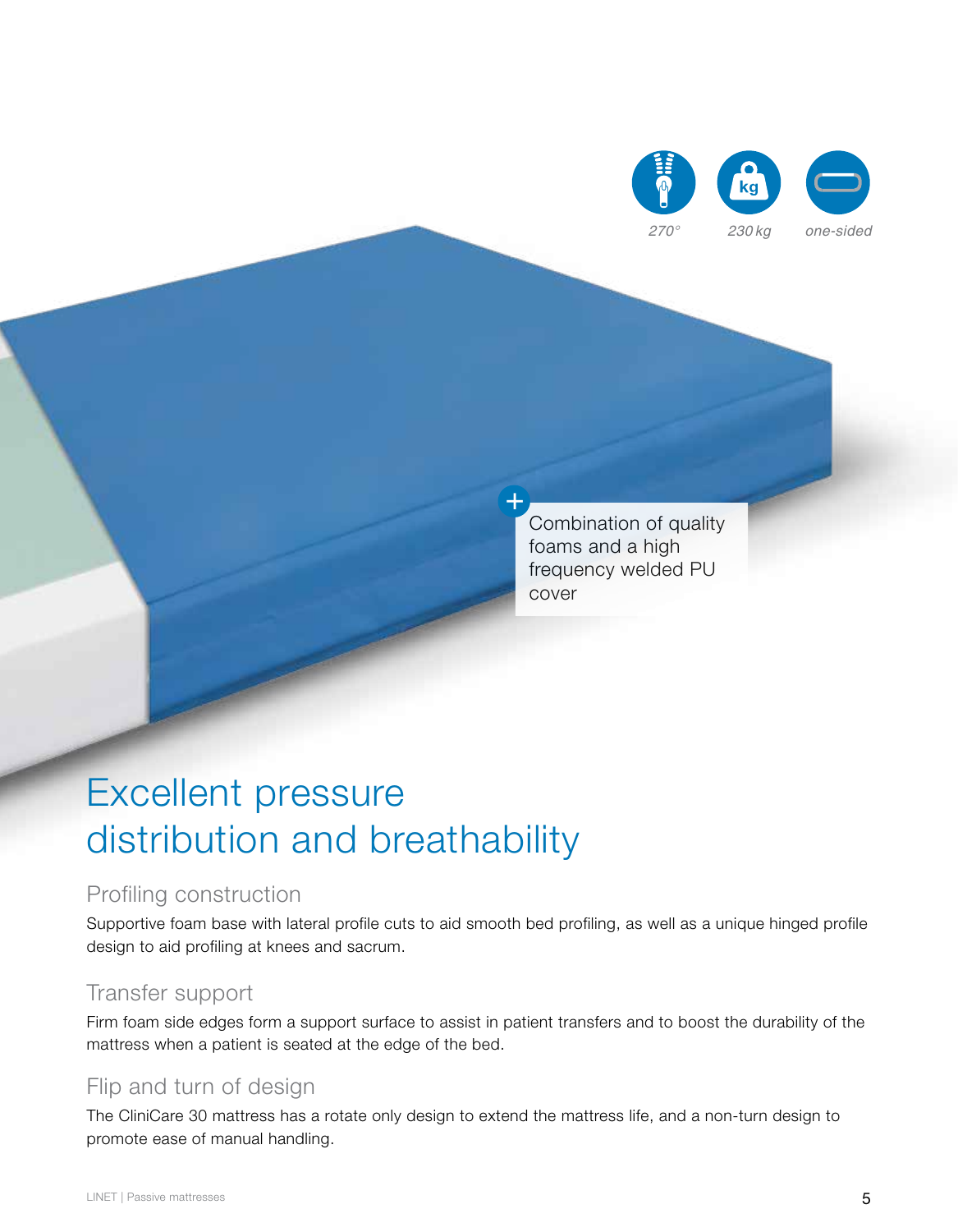# Unique GELTEX® technology

GELTEX® inside combines breathability, pressure distribution and body support in a way that can't be achieved with other materials because of its unique formula with gel properties.

#### Maximum breathability

— GELTEX® inside has a uniform, consistent gel infused open cell structure for outstanding breathability, and gently 'pushes back' to provide the all-important resilience, and support.

#### Soft and supportive

— Whereas the body sinks in to experience the comfort and reduction in pressure, GELTEX® inside is gently pushes back to provide the all-important support.

#### For a comfortable sensation

- It promotes optimal pressure distribution, especially in the sacral area and even in the heel zone.
- The pressure map shows the effect of the combination of softness and support.

#### Pressure area maps

Mattress pressure mapping enables to view the intensity of pressure between a patient's body and a surface.





*Standard top layer GELTEX® inside top layer*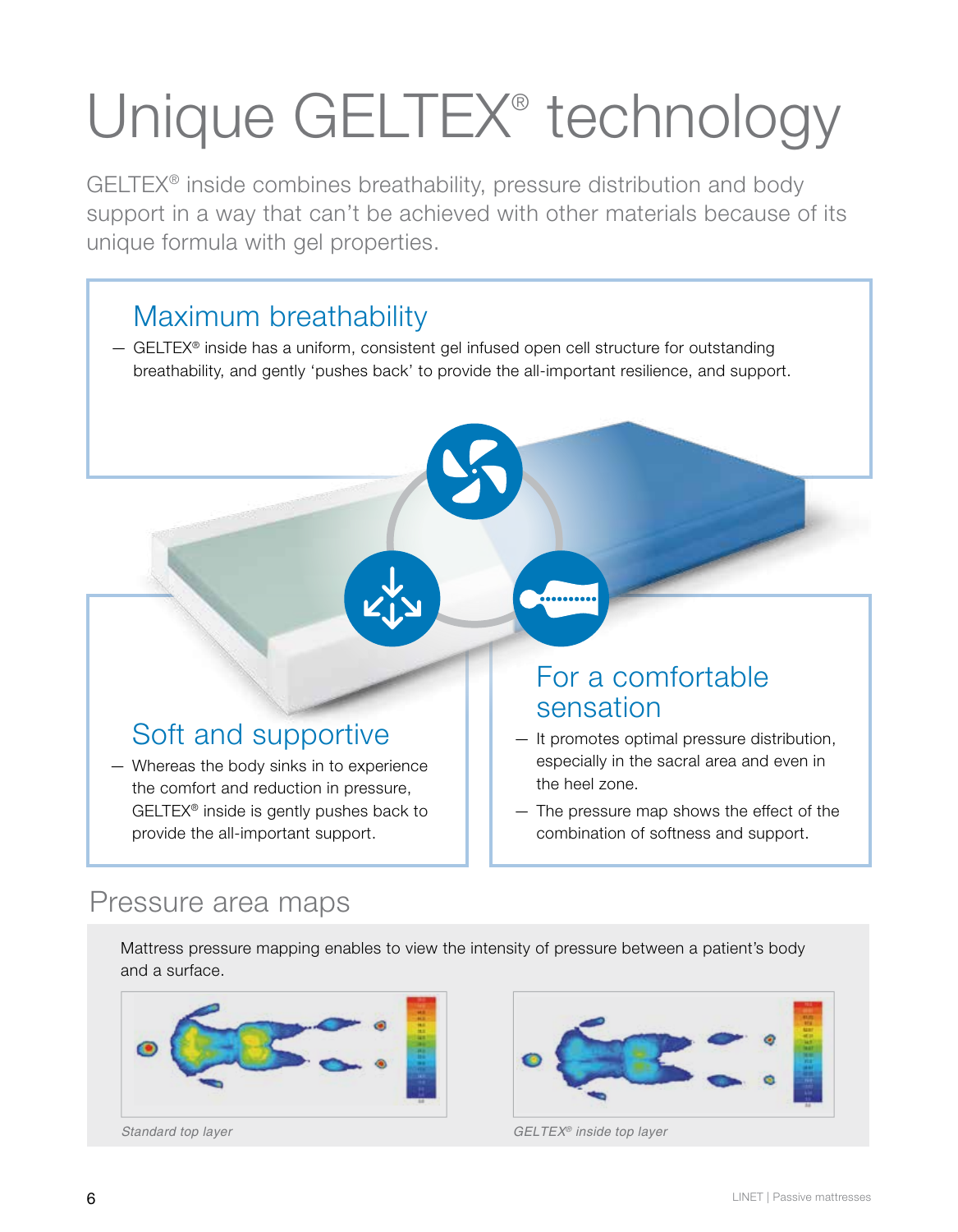# CliniCare 20

The CliniCare 20 has a highly conforming visco memory foam support surface that maximizes body contact area, support and patient comfort.

- Firm foam strengthens the side edges to assist in patient transfers and boost the durability of the mattress.
- Firm supportive foam base layer provides durability.
- This mattress has a rotate only design to extend the mattress life, and a nonturn design to promote ease of manual handling.

# CliniCare 10

The CliniCare 10 has a three foam layer construction providing a unique combination of support and pressure redistribution properties.

- Top layer: Visco foam in the head and heel zones to provide comfortable and contouring pressure redistribution. Combustion modified high resilient (CMHR) foam section to aid pressure redistribution and assist in bed profiling.
- Firm foam strengthens the side edges.

### CliniCare 10 P with GELTEX® inside

The mattress is both designed and sized for pediatric patients. It incorporates unique GELTEX® technology to give children optimum comfort. It distributes their weight ideally, provides support, and allows freedom of movement while being highly breathable.

— GELTEX®inside demands less energy for patient movement compared to Visco foams.(2)









*270° 250 kg one-sided*

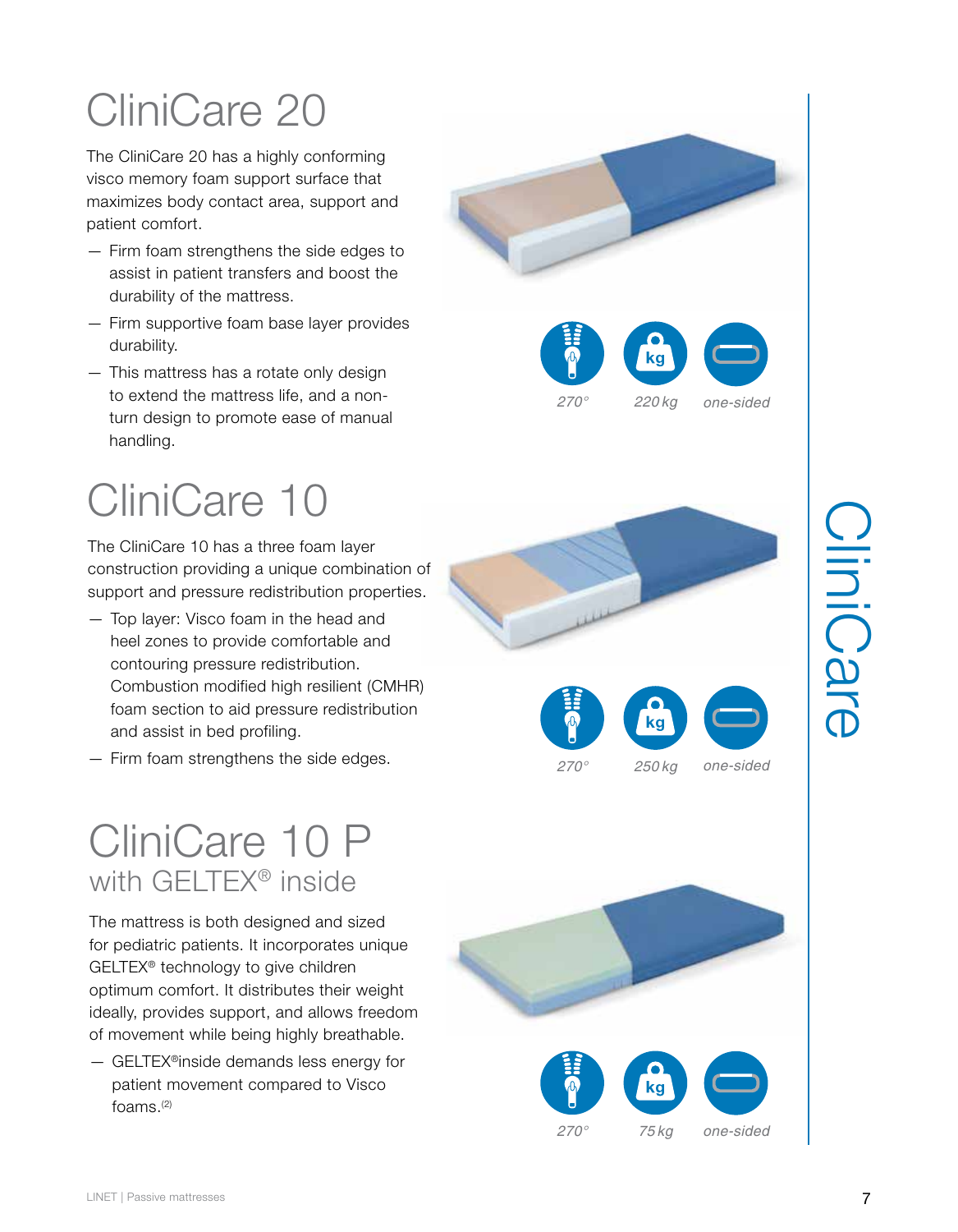The PrimaCare 20 has a combustion modified high resilient (CMHR) foam top layer combined with a higher density and firmer supportive foam base which gives additional durability.

- Unique machine-hinged profile design on the base to aid profiling at the knees and sacrum.
- A rotate only design to extend the mattress life, and a non-turn design to promote ease of manual handling.



# PrimaCare 20 B

The PrimaCare 20 B is specifically designed for patients who require a higher weight limit in hospital and nursing environments.

— Additional total depth of 16 cm to provide additional support and pressure redistribution for heavier patients.



# PrimaCare 10

PrimaCare 10 is made of a single-piece foam core. The upper surface of the mattress has transverse and longitudinal profiling evenly distributed over its entire surface.

— The head and foot end are more densely profiled to ensure greater comfort and better pressure distribution.



*180° 200 kg*

*one-sided*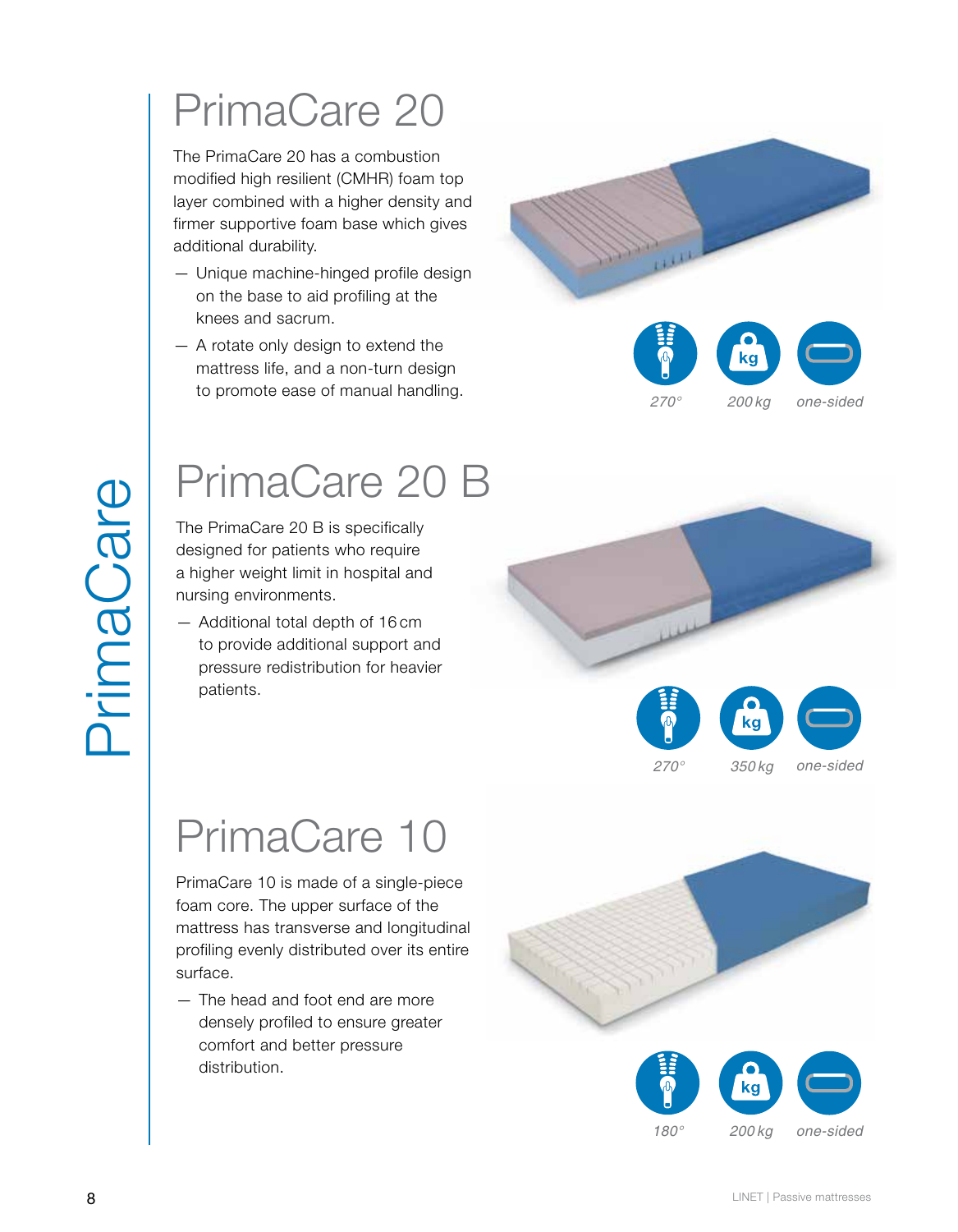# EfectaCare 20

The mattress consists of a single piece P10 foam core and the upper part is profiled in the patient's hip area.

— The pressure on the patient is optimised during positioning due to cuts in the bottom of the foam core.



EfectaCare

EfectaCare

# EfectaCare 10

The mattress consists of a solid block with profiling on both sides of the mattress. This profiling helps to increase ventilation and distribute pressure better.

— The profiling is symmetrical along the entire surface of the mattress. This means that the mattress can be flipped as required, and the head and foot can be rotated. As a result the mattress has a longer useful life.



# Size of passive mattresses

| <b>TYPE</b>    | SIZE (cm)                 |                           |                           |                                                       |     |
|----------------|---------------------------|---------------------------|---------------------------|-------------------------------------------------------|-----|
|                | $200 \times 86 \times 14$ | $200 \times 90 \times 14$ | $208 \times 88 \times 14$ | $208 \times 95 \times 14$ 208 $\times$ 88 $\times$ 16 |     |
| CliniCare 10   | yes                       | yes                       | yes                       | yes                                                   |     |
| CliniCare 20   | yes                       | yes                       | yes                       | yes                                                   |     |
| CliniCare 30   | yes                       | yes                       | yes                       | yes                                                   |     |
| CliniCare 10 P |                           |                           |                           |                                                       | yes |
| PrimaCare 10   | yes                       | yes                       | yes                       |                                                       |     |
| PrimaCare 20   | yes                       | yes                       | yes                       | yes                                                   |     |
| PrimaCare 20 B |                           |                           | yes                       |                                                       |     |
| EfectaCare 10  | yes                       | yes                       | yes                       |                                                       |     |
| EfectaCare 20  | yes                       | yes                       | yes                       |                                                       |     |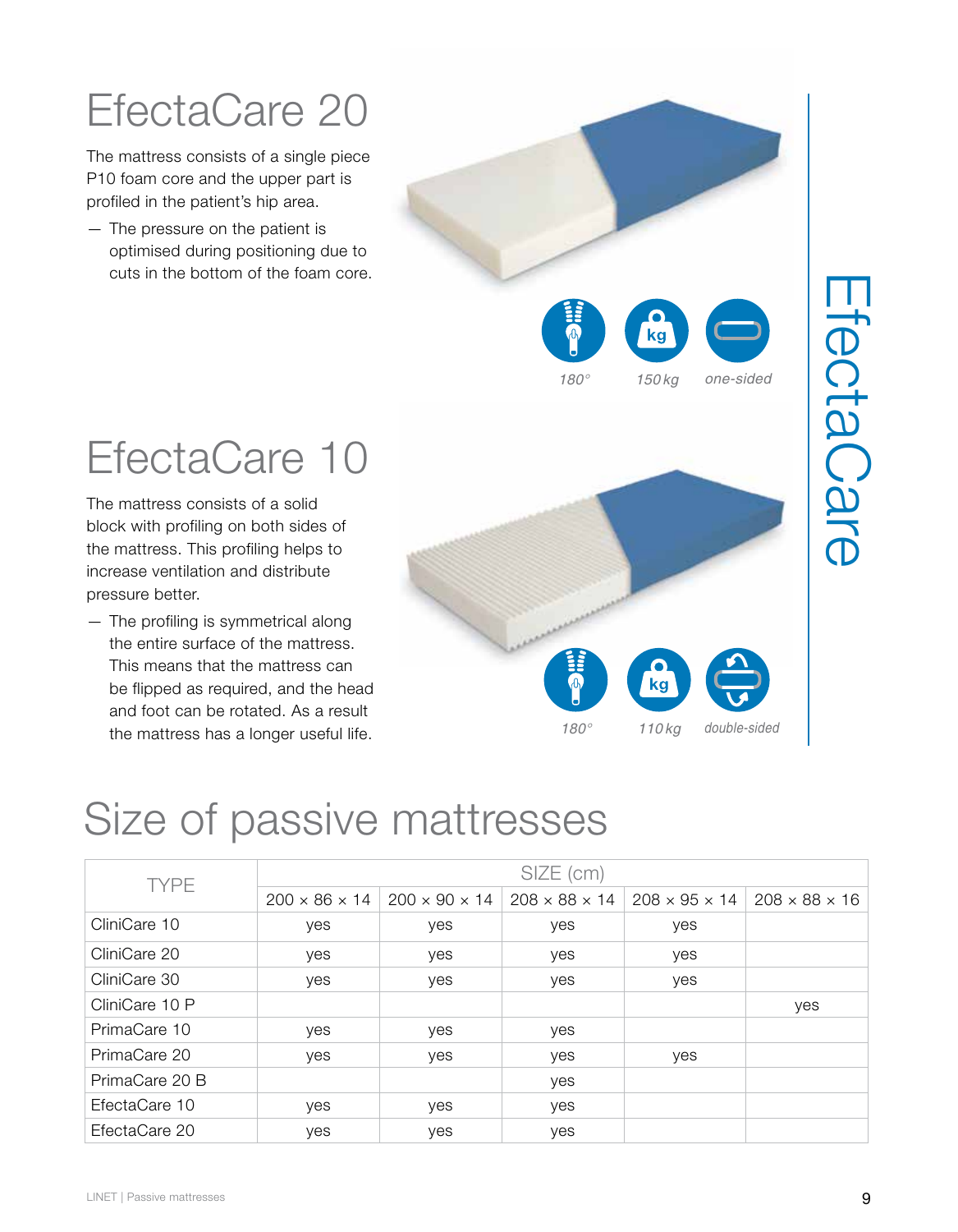# Quality for patients and caregivers

The mattress cover is a close fit to the foam core inside, protecting both the mattress and the patient patient's skin. The cover includes a number of technical features that supports this dual function.



### Functional cover

- The fabric coating is impregnated with an anti-microbial agent to improve resistance to bacterial growth, including MRSA, fungal growth and house dust mite.
- Can be cleaned in situ or laundered
- Complies with BS7177:2008 Medium Hazard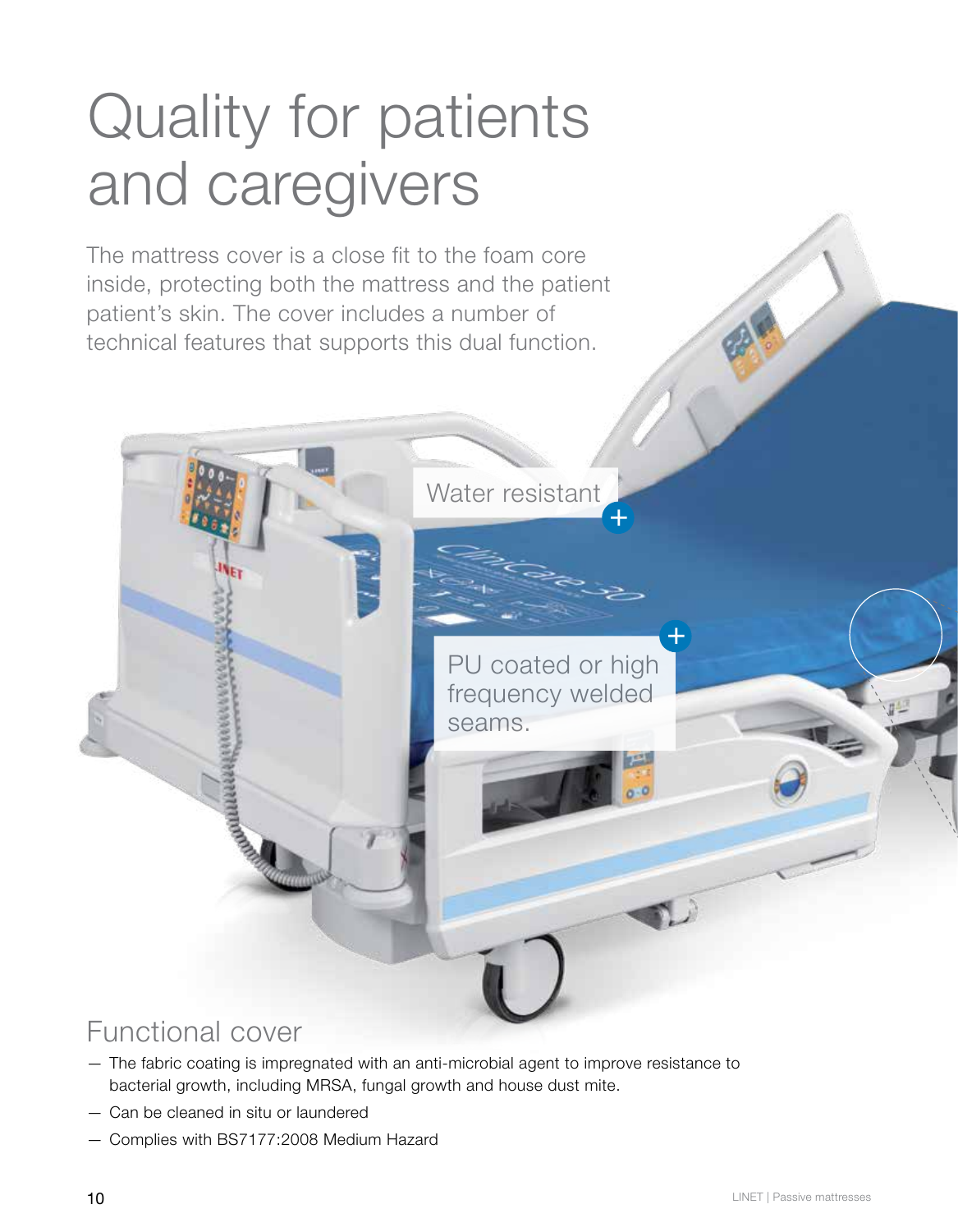# Infection control

The advanced technology of the passive mattresses, especially their covers, provide easy cleaning and help with overall maintenance.



*High frequency welded seams and a flap to cover the zip closure protect and increase longevity.*





### TESTED QUALITY

#### Modern in-house testing facilities including:

- Ignition resistance testing
- Physical and fatigue testing for both the component foams and the final composite product
- Performance testing at the Recticel Sustainable Innovation Centre in Wetteren, Belgium